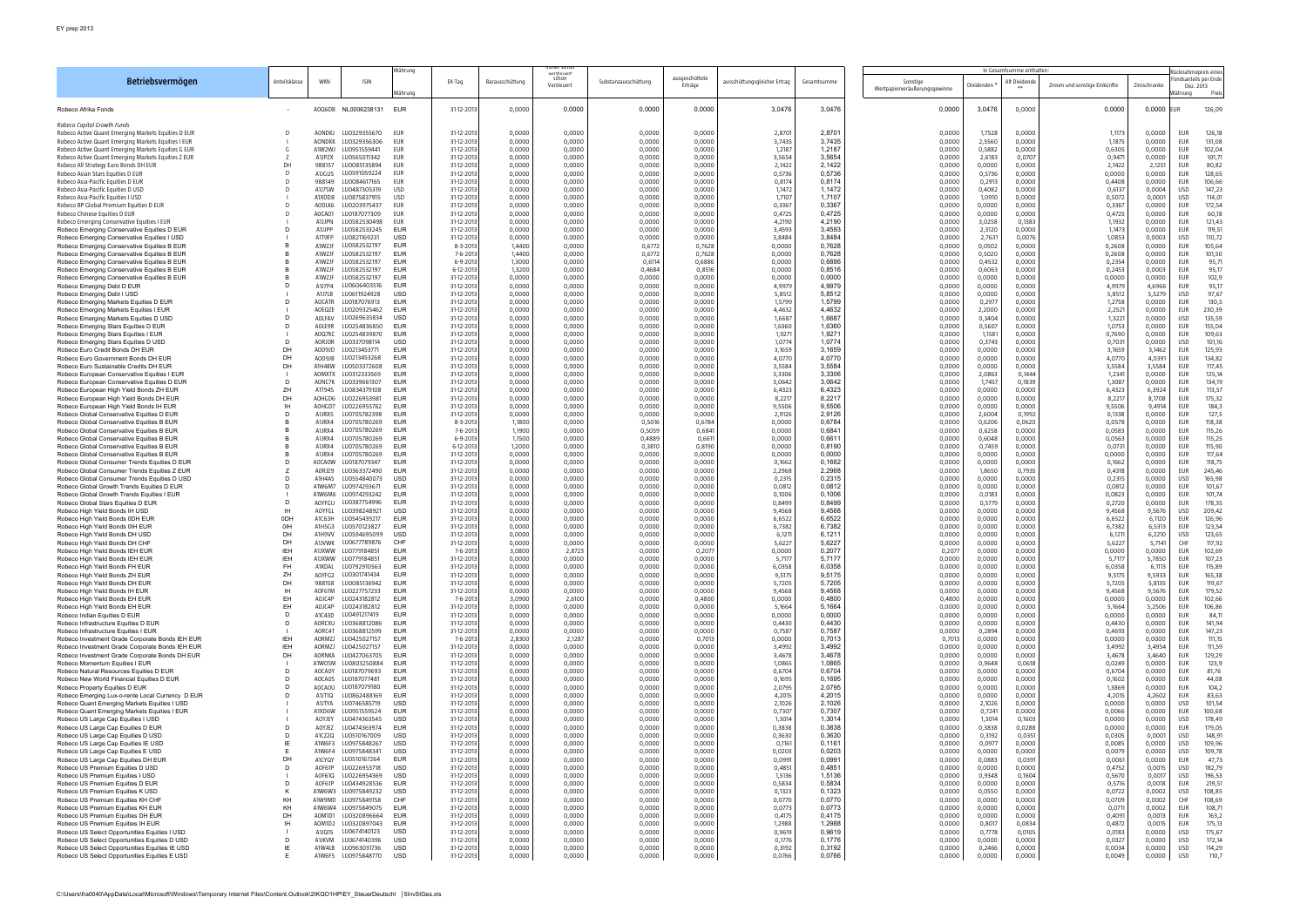| Robeco US Select Opportunities Equities DH EUR<br>SAM Sustainable Agribusiness Equities D EUR<br>SAM Sustainable Agribusiness Equities I EUR<br>SAM Sustainable European Equities D EUR<br>SAM Sustainable European Equities I EUR                                                                                                                                                                                                                                                                                                                                                                                                                                                                                                                                                                                                                                                                                                                                                                                                                                                                                                                                                                         | DН<br>D<br>D                                                                                                                                                             | <b>A1JKVL</b><br>AORB5R<br>AORB5S<br>AOCATQ<br>AOEQZF                                                                                                                                                                                                                                                 | LU0674140040<br>LU0374106754<br>LU0374107216<br>LU0187077218<br>LU0209860427                                                                                                                                                                                                                                                                                                                                                                                                 | EUR<br><b>EUR</b><br><b>EUR</b><br><b>EUR</b><br><b>EUR</b>                                                                                                                                                                                                                                                                                                | 31-12-2013<br>31-12-2013<br>31-12-2013<br>31-12-2013<br>31-12-2013                                                                                                                                                                                                                                                                                                                                  | 0,0000<br>0,0000<br>0,0000<br>0,0000<br>0,0000                                                                                                                                                                                                                                                 | 0,0000<br>0,0000<br>0,0000<br>0,0000<br>0,0000                                                                                                                                                                                                                                                 | 0,0000<br>0,0000<br>0,0000<br>0,0000<br>0,0000                                                                                                                                                                                                                                                 | 0,0000<br>0,0000<br>0,0000<br>0,0000<br>0,0000                                                                                                                                                                                                                                                | 0,1313<br>0,7561<br>1,1219<br>0,5857<br>3,7214                                                                                                                                                                                                                                                 | 0.1313<br>0,7561<br>1,1219<br>0,5857<br>3,7214                                                                                                                                                                                                                                                 | 0,0000<br>0,0000<br>0,0000<br>0,0000<br>0,0000                                                                                                                                                                                                                                                 | 0,0000<br>0,0000<br>0,2448<br>0,0000<br>1,5469                                                                                                                                                                                                                                                 | 0,0000<br>0,0000<br>0,0000<br>0,0000<br>0,0000                                                                                                                                                                                                                                                 | 0,0308<br>0,7561<br>0,877<br>0,5857<br>2,1745                                                                                                                                                                                                                                               | 0,0000<br>0,0000<br>0,0000<br>0,0000<br>0,0000                                                                                                                                                                                                                                                 | <b>EUR</b><br>EUR<br>EUR<br>EUR<br>EUR                                                                                                                                                                                       | 169,48<br>123,03<br>127,65<br>41,22<br>152,49                                                                                                                                                                                                                                                |
|------------------------------------------------------------------------------------------------------------------------------------------------------------------------------------------------------------------------------------------------------------------------------------------------------------------------------------------------------------------------------------------------------------------------------------------------------------------------------------------------------------------------------------------------------------------------------------------------------------------------------------------------------------------------------------------------------------------------------------------------------------------------------------------------------------------------------------------------------------------------------------------------------------------------------------------------------------------------------------------------------------------------------------------------------------------------------------------------------------------------------------------------------------------------------------------------------------|--------------------------------------------------------------------------------------------------------------------------------------------------------------------------|-------------------------------------------------------------------------------------------------------------------------------------------------------------------------------------------------------------------------------------------------------------------------------------------------------|------------------------------------------------------------------------------------------------------------------------------------------------------------------------------------------------------------------------------------------------------------------------------------------------------------------------------------------------------------------------------------------------------------------------------------------------------------------------------|------------------------------------------------------------------------------------------------------------------------------------------------------------------------------------------------------------------------------------------------------------------------------------------------------------------------------------------------------------|-----------------------------------------------------------------------------------------------------------------------------------------------------------------------------------------------------------------------------------------------------------------------------------------------------------------------------------------------------------------------------------------------------|------------------------------------------------------------------------------------------------------------------------------------------------------------------------------------------------------------------------------------------------------------------------------------------------|------------------------------------------------------------------------------------------------------------------------------------------------------------------------------------------------------------------------------------------------------------------------------------------------|------------------------------------------------------------------------------------------------------------------------------------------------------------------------------------------------------------------------------------------------------------------------------------------------|-----------------------------------------------------------------------------------------------------------------------------------------------------------------------------------------------------------------------------------------------------------------------------------------------|------------------------------------------------------------------------------------------------------------------------------------------------------------------------------------------------------------------------------------------------------------------------------------------------|------------------------------------------------------------------------------------------------------------------------------------------------------------------------------------------------------------------------------------------------------------------------------------------------|------------------------------------------------------------------------------------------------------------------------------------------------------------------------------------------------------------------------------------------------------------------------------------------------|------------------------------------------------------------------------------------------------------------------------------------------------------------------------------------------------------------------------------------------------------------------------------------------------|------------------------------------------------------------------------------------------------------------------------------------------------------------------------------------------------------------------------------------------------------------------------------------------------|---------------------------------------------------------------------------------------------------------------------------------------------------------------------------------------------------------------------------------------------------------------------------------------------|------------------------------------------------------------------------------------------------------------------------------------------------------------------------------------------------------------------------------------------------------------------------------------------------|------------------------------------------------------------------------------------------------------------------------------------------------------------------------------------------------------------------------------|----------------------------------------------------------------------------------------------------------------------------------------------------------------------------------------------------------------------------------------------------------------------------------------------|
| Robeco Interest Plus Funds<br>Robeco Flex-O-Rente DH EUR<br>Robeco Flex-O-Rente DH CHF<br>Robeco Flex-O-Rente IH EUR<br>Robeco Flex-O-Rente EH EUR<br>Robeco Flex-O-Rente EH EUR                                                                                                                                                                                                                                                                                                                                                                                                                                                                                                                                                                                                                                                                                                                                                                                                                                                                                                                                                                                                                           | DH<br><b>DH</b><br><b>IH</b><br>EH<br>EH                                                                                                                                 | AOHGD3<br>A1CVLW<br>AOHGD4<br>AOHGD5<br>AOHGD5                                                                                                                                                                                                                                                        | LU0230242504<br>LU0486541344<br>LU0230242686<br>LU0230834854<br>LU0230834854                                                                                                                                                                                                                                                                                                                                                                                                 | <b>EUR</b><br>CHF<br>EUR<br>EUR<br><b>EUR</b>                                                                                                                                                                                                                                                                                                              | 31-12-2013<br>31-12-2013<br>31-12-201<br>7-6-2013<br>31-12-2013                                                                                                                                                                                                                                                                                                                                     | 0,0000<br>0,0000<br>0,0000<br>1,4600<br>0,0000                                                                                                                                                                                                                                                 | 0,0000<br>0,0000<br>0,0000<br>0,1072<br>0,0000                                                                                                                                                                                                                                                 | 0,0000<br>0,0000<br>0,0000<br>1,3528<br>0,0000                                                                                                                                                                                                                                                 | 0,0000<br>0,0000<br>0,0000<br>0,0000<br>0,0000                                                                                                                                                                                                                                                | 1,3065<br>1,1819<br>1,8389<br>0,0000<br>1,1693                                                                                                                                                                                                                                                 | 1,3065<br>1,1819<br>1,8389<br>0,0000<br>1,1693                                                                                                                                                                                                                                                 | 0,0000<br>0,0000<br>0,0000<br>0,0000<br>0,0000                                                                                                                                                                                                                                                 | 0,0000<br>0,0000<br>0,0000<br>0,0000<br>0,0000                                                                                                                                                                                                                                                 | 0,0000<br>0,0000<br>0,0000<br>0,0000<br>0,0000                                                                                                                                                                                                                                                 | 1,3065<br>1,1819<br>1,8389<br>0,0000<br>1,1693                                                                                                                                                                                                                                              | 1,3065<br>1,1819<br>1,8389<br>0,0000<br>1,1693                                                                                                                                                                                                                                                 | EUR<br>CHF<br>EUR<br>EUR<br>EUR                                                                                                                                                                                              | 106,76<br>96,77<br>111,18<br>95,30<br>94,82                                                                                                                                                                                                                                                  |
| Robeco Lux-O-Rente<br>Robeco Lux-O-Rente DH EUR<br>Robeco Lux-O-Rente DH CHF<br>Robeco Lux-O-Rente EH EUR<br>Robeco Lux-O-Rente EH EUR<br>Robeco Lux-O-Rente IH EUR<br>Robeco Lux-O-Rente IEH EUR<br>Robeco Lux-O-Rente IEH EUR                                                                                                                                                                                                                                                                                                                                                                                                                                                                                                                                                                                                                                                                                                                                                                                                                                                                                                                                                                            | DH<br>DH<br>EH.<br><b>EH</b><br>IН<br>IEH<br>IEH                                                                                                                         | AOHGD3<br>A1CVLW<br>AOHOUT<br>AOHOUT<br>AOHOUU<br>AOHOUV<br>AOHOUV                                                                                                                                                                                                                                    | LU0084302339<br>LU0239949760<br>LU0239950263<br>LU0239950263<br>LU0239950693<br>LU0239950933<br>LU0239950933                                                                                                                                                                                                                                                                                                                                                                 | EUR<br>CHF<br>EUR<br><b>EUR</b><br>EUR<br><b>EUR</b><br><b>EUR</b>                                                                                                                                                                                                                                                                                         | 31-12-201<br>31-12-2013<br>7-6-201<br>31-12-2013<br>31-12-2013<br>7-6-201<br>31-12-2013                                                                                                                                                                                                                                                                                                             | 0,0000<br>0,0000<br>4,0900<br>0,0000<br>0,0000<br>4,3100<br>0,0000                                                                                                                                                                                                                             | 0,0000<br>0,0000<br>2,5954<br>0,0000<br>0,0000<br>3,2078<br>0,0000                                                                                                                                                                                                                             | 0,0000<br>0,0000<br>0,0000<br>0,0000<br>0,0000<br>0,0000<br>0,0000                                                                                                                                                                                                                             | 0,0000<br>0,0000<br>1,4946<br>0,0000<br>0,0000<br>1,1022<br>0,0000                                                                                                                                                                                                                            | 2,7020<br>2,5478<br>0,0000<br>0,9302<br>3,3959<br>0,0000<br>1,9101                                                                                                                                                                                                                             | 2,7020<br>2,5478<br>1,4946<br>0,9302<br>3,3959<br>1,1022<br>1,9101                                                                                                                                                                                                                             | 0,0000<br>0,0000<br>1,4946<br>0,0000<br>0,0000<br>1,1022<br>0,0000                                                                                                                                                                                                                             | 0,0000<br>0,0000<br>0,0000<br>0,0000<br>0,0000<br>0,0000<br>0,0000                                                                                                                                                                                                                             | 0,0000<br>0,0000<br>0,0000<br>0,0000<br>0,0000<br>0,0000<br>0,0000                                                                                                                                                                                                                             | 2,702<br>2,5479<br>0,0000<br>0,9302<br>3,3960<br>0,0000<br>1,910                                                                                                                                                                                                                            | 2,6497<br>2,4984<br>0,0000<br>0,8838<br>3,3301<br>0,0000<br>1,8524                                                                                                                                                                                                                             | EUR<br>CHF<br>EUR<br>EUR<br>EUR<br>EUR<br>EUR                                                                                                                                                                                | 125,58<br>118,83<br>111,88<br>110,82<br>134,06<br>117,99<br>117,16                                                                                                                                                                                                                           |
| Robeco N.V. ***                                                                                                                                                                                                                                                                                                                                                                                                                                                                                                                                                                                                                                                                                                                                                                                                                                                                                                                                                                                                                                                                                                                                                                                            |                                                                                                                                                                          | 970259                                                                                                                                                                                                                                                                                                | NL0000289783                                                                                                                                                                                                                                                                                                                                                                                                                                                                 | EUR                                                                                                                                                                                                                                                                                                                                                        | 30-4-2013                                                                                                                                                                                                                                                                                                                                                                                           | 0,8000                                                                                                                                                                                                                                                                                         | 0,0000                                                                                                                                                                                                                                                                                         | 0,0000                                                                                                                                                                                                                                                                                         | 0,8000                                                                                                                                                                                                                                                                                        | 0,0286                                                                                                                                                                                                                                                                                         | 0,8286                                                                                                                                                                                                                                                                                         | 0,3951                                                                                                                                                                                                                                                                                         | 0,3639                                                                                                                                                                                                                                                                                         | 0,3639                                                                                                                                                                                                                                                                                         | 0,0696                                                                                                                                                                                                                                                                                      | 0,0000                                                                                                                                                                                                                                                                                         | EUR                                                                                                                                                                                                                          | 25,58                                                                                                                                                                                                                                                                                        |
| Rolinco N.V.                                                                                                                                                                                                                                                                                                                                                                                                                                                                                                                                                                                                                                                                                                                                                                                                                                                                                                                                                                                                                                                                                                                                                                                               |                                                                                                                                                                          | 970254                                                                                                                                                                                                                                                                                                | NL0000289817                                                                                                                                                                                                                                                                                                                                                                                                                                                                 | <b>EUR</b>                                                                                                                                                                                                                                                                                                                                                 | 31-12-2013                                                                                                                                                                                                                                                                                                                                                                                          | 0,0000                                                                                                                                                                                                                                                                                         | 0,0000                                                                                                                                                                                                                                                                                         | 0,0000                                                                                                                                                                                                                                                                                         | 0,0000                                                                                                                                                                                                                                                                                        | 0,2856                                                                                                                                                                                                                                                                                         | 0,2856                                                                                                                                                                                                                                                                                         | 0,0000                                                                                                                                                                                                                                                                                         | 0,0000                                                                                                                                                                                                                                                                                         | 0,0000                                                                                                                                                                                                                                                                                         | 0,2856                                                                                                                                                                                                                                                                                      | 0,0000                                                                                                                                                                                                                                                                                         | EUR                                                                                                                                                                                                                          | 26,1                                                                                                                                                                                                                                                                                         |
| Rorento SICAV                                                                                                                                                                                                                                                                                                                                                                                                                                                                                                                                                                                                                                                                                                                                                                                                                                                                                                                                                                                                                                                                                                                                                                                              | DH                                                                                                                                                                       | A1WZHE                                                                                                                                                                                                                                                                                                | LU0934195610                                                                                                                                                                                                                                                                                                                                                                                                                                                                 | EUR                                                                                                                                                                                                                                                                                                                                                        | 31-12-2013                                                                                                                                                                                                                                                                                                                                                                                          | 0,0000                                                                                                                                                                                                                                                                                         | 0,0000                                                                                                                                                                                                                                                                                         | 0,0000                                                                                                                                                                                                                                                                                         | 0,0000                                                                                                                                                                                                                                                                                        | 1,6535                                                                                                                                                                                                                                                                                         | 1,6535                                                                                                                                                                                                                                                                                         | 0,0000                                                                                                                                                                                                                                                                                         | 0,0000                                                                                                                                                                                                                                                                                         | 0,0000                                                                                                                                                                                                                                                                                         | 1,6535                                                                                                                                                                                                                                                                                      | 1,8292                                                                                                                                                                                                                                                                                         | EUR                                                                                                                                                                                                                          | 54,03                                                                                                                                                                                                                                                                                        |
|                                                                                                                                                                                                                                                                                                                                                                                                                                                                                                                                                                                                                                                                                                                                                                                                                                                                                                                                                                                                                                                                                                                                                                                                            |                                                                                                                                                                          |                                                                                                                                                                                                                                                                                                       |                                                                                                                                                                                                                                                                                                                                                                                                                                                                              |                                                                                                                                                                                                                                                                                                                                                            |                                                                                                                                                                                                                                                                                                                                                                                                     |                                                                                                                                                                                                                                                                                                |                                                                                                                                                                                                                                                                                                |                                                                                                                                                                                                                                                                                                |                                                                                                                                                                                                                                                                                               |                                                                                                                                                                                                                                                                                                |                                                                                                                                                                                                                                                                                                |                                                                                                                                                                                                                                                                                                |                                                                                                                                                                                                                                                                                                |                                                                                                                                                                                                                                                                                                |                                                                                                                                                                                                                                                                                             |                                                                                                                                                                                                                                                                                                |                                                                                                                                                                                                                              |                                                                                                                                                                                                                                                                                              |
| Privatvermögen                                                                                                                                                                                                                                                                                                                                                                                                                                                                                                                                                                                                                                                                                                                                                                                                                                                                                                                                                                                                                                                                                                                                                                                             | Anteilsklasse                                                                                                                                                            | <b>WKN</b>                                                                                                                                                                                                                                                                                            | <b>ISIN</b>                                                                                                                                                                                                                                                                                                                                                                                                                                                                  | Währung<br>Währung                                                                                                                                                                                                                                                                                                                                         | EX-Tag                                                                                                                                                                                                                                                                                                                                                                                              | Barausschüttung<br>Ausschüt-<br>tung<br>in bar                                                                                                                                                                                                                                                 | früher schon<br>versteuert                                                                                                                                                                                                                                                                     | Substanzausschüttung                                                                                                                                                                                                                                                                           | ausgeschüttete<br>Erträge                                                                                                                                                                                                                                                                     | ausschüttungsgleicher Ertrag                                                                                                                                                                                                                                                                   | Gesamtsumme                                                                                                                                                                                                                                                                                    | Sonstige<br>Wertpapierveräußerungsgewinne                                                                                                                                                                                                                                                      | Dividenden                                                                                                                                                                                                                                                                                     | In Gesamtsumme enthalten:<br>Alt Dividende                                                                                                                                                                                                                                                     | Zinsen und sonstige Einkünfte                                                                                                                                                                                                                                                               | Zinsschranke                                                                                                                                                                                                                                                                                   | ücknahmepreis eines<br>Dez. 2013<br>/ährung                                                                                                                                                                                  | ondsanteils per Ende<br>Preis                                                                                                                                                                                                                                                                |
| Robeco Afrika Fonds                                                                                                                                                                                                                                                                                                                                                                                                                                                                                                                                                                                                                                                                                                                                                                                                                                                                                                                                                                                                                                                                                                                                                                                        |                                                                                                                                                                          | AOQ6DB                                                                                                                                                                                                                                                                                                | NL0006238131                                                                                                                                                                                                                                                                                                                                                                                                                                                                 | EUR                                                                                                                                                                                                                                                                                                                                                        | 31-12-2013                                                                                                                                                                                                                                                                                                                                                                                          | 0,0000                                                                                                                                                                                                                                                                                         | 0,0000                                                                                                                                                                                                                                                                                         | 0,0000                                                                                                                                                                                                                                                                                         | 0,0000                                                                                                                                                                                                                                                                                        | 3,0476                                                                                                                                                                                                                                                                                         | 3,0476                                                                                                                                                                                                                                                                                         | 0,0000                                                                                                                                                                                                                                                                                         | 3,0476                                                                                                                                                                                                                                                                                         | 0,0000                                                                                                                                                                                                                                                                                         | 0,0000                                                                                                                                                                                                                                                                                      | 0,0000                                                                                                                                                                                                                                                                                         | UR                                                                                                                                                                                                                           | 126,09                                                                                                                                                                                                                                                                                       |
| Robeco Active Quant Emerging Markets Equities G EUR<br>Robeco Active Quant Emerging Markets Equities Z EUR<br>Robeco All Strategy Euro Bonds DH EUR<br>Robeco Asian Stars Equities D EUR<br>Robeco Asia-Pacific Equities D EUR<br>Robeco Asia-Pacific Equities D USD<br>Robeco Asia-Pacific Equities I USD<br>Robeco BP Global Premium Equities D EUR<br>Robeco Chinese Equities D EUR<br>Robeco Emerging Conservative Equities I EUR<br>Robeco Emerging Conservative Equities D EUR<br>Robeco Emerging Conservative Equities I USD<br>Robeco Emerging Conservative Equities B EUR<br>Robeco Emerging Conservative Equities B EUR                                                                                                                                                                                                                                                                                                                                                                                                                                                                                                                                                                          | G<br>DH<br>D<br>Ð                                                                                                                                                        | A1W2WJ<br>A1JPZX<br>988157<br>A1JGUS<br>988149<br>A1J7SW<br>A1XDD8<br>AODLK6<br>AOCA01<br>A1JJPN<br>A1JJPP<br>A1T9FP<br>A1WZJF<br>A1WZJF                                                                                                                                                              | LU0951559441<br>LU0565011342<br>LU0085135894<br>LU0591059224<br>LU0084617165<br>LU0487305319<br>LU0875837915<br>LU0203975437<br>LU0187077309<br>LU0582530498<br>LU0582533245<br>LU0821169231<br>LU0582532197<br>LU0582532197                                                                                                                                                                                                                                                 | EUR<br><b>EUR</b><br><b>EUR</b><br>EUR<br><b>EUR</b><br><b>USD</b><br><b>USD</b><br>EUR<br>EUR<br>EUR<br>EUR<br><b>USD</b><br><b>EUR</b><br><b>EUR</b>                                                                                                                                                                                                     | 31-12-201<br>31-12-2013<br>31-12-2013<br>31-12-2013<br>31-12-2013<br>31-12-201<br>31-12-2013<br>31-12-201<br>31-12-2013<br>31-12-201<br>31-12-2013<br>31-12-2013<br>31-12-2013<br>8-3-2013<br>7-6-201                                                                                                                                                                                               | 0,0000<br>0,0000<br>0,0000<br>0,0000<br>0,0000<br>0,0000<br>0,0000<br>0,0000<br>0,0000<br>0,0000<br>0,0000<br>0,0000<br>0,0000<br>1,4400<br>1,4400                                                                                                                                             | 0,0000<br>0,0000<br>0,0000<br>0,0000<br>0,0000<br>0,0000<br>0,0000<br>0,0000<br>0,0000<br>0,0000<br>0,0000<br>0,0000<br>0,0000<br>0,0000<br>0,0000                                                                                                                                             | 0,0000<br>0,0000<br>0,0000<br>0,0000<br>0,0000<br>0,0000<br>0,0000<br>0,0000<br>0,0000<br>0,0000<br>0,0000<br>0,0000<br>0,0000<br>0,6772<br>0,6772                                                                                                                                             | 0,0000<br>0,0000<br>0,0000<br>0,0000<br>0,0000<br>0,0000<br>0,0000<br>0,0000<br>0,0000<br>0,0000<br>0,0000<br>0,0000<br>0,0000<br>0,7628<br>0,7628                                                                                                                                            | 3,7435<br>1,2187<br>3,5654<br>2,1422<br>0,5736<br>0,8174<br>1,1472<br>1,7107<br>0,3367<br>0,4725<br>4,2190<br>3,4593<br>3,8484<br>0,0000<br>0,0000                                                                                                                                             | 1,2187<br>3,5654<br>2,1422<br>0,5736<br>0,8174<br>1,1472<br>1,7107<br>0,3367<br>0,4725<br>4,2190<br>3,4593<br>3,8484<br>0,7628<br>0,7628                                                                                                                                                       | 0,0000<br>0,0000<br>0,0000<br>0,0000<br>0,0000<br>0,0000<br>0,0000<br>0,0000<br>0,0000<br>0,0000<br>0,0000<br>0,0000<br>0,0000<br>0,0000<br>0,0000                                                                                                                                             | 2,5560<br>0,5882<br>2,6183<br>0,0000<br>0,5736<br>0,2913<br>0,4082<br>1,0910<br>0,0000<br>0,0000<br>3,0258<br>2,3120<br>2,7631<br>0,0502<br>0,5020                                                                                                                                             | 0,0000<br>0,0000<br>0,0000<br>0,0000<br>0,0000<br>0,0000<br>0,0000<br>0,0000<br>0,0000<br>0,0000<br>0,0000<br>0,0000<br>0,0000<br>0,0000<br>0,0000                                                                                                                                             | 1,1875<br>0,6305<br>0,947<br>2,1422<br>0,0000<br>0,4408<br>0,6137<br>0,5072<br>0,336<br>0,4725<br>1,1932<br>1,1473<br>1,0853<br>0,2608<br>0,2608                                                                                                                                            | 0,0000<br>0,0000<br>0,0000<br>0,0000<br>0,0000<br>0,0000<br>0,0000<br>0,0000<br>0,0000<br>0,0000<br>0,0000<br>0,0000<br>0,0000<br>0,0000<br>0,0000                                                                                                                                             | EUR<br>EUR<br>EUR<br>EUR<br>EUR<br>USD<br>USD<br>EUR<br>EUR<br>EUR<br>EUR<br>USD<br>EUR<br>EUR                                                                                                                               | 131,08<br>102,04<br>101,71<br>80,82<br>128,65<br>106,66<br>147,23<br>114,01<br>172,54<br>60,18<br>121,43<br>119,51<br>110,72<br>105,64<br>101,50                                                                                                                                             |
| Robeco Emerging Conservative Equities B EUR<br>Robeco Emerging Conservative Equities B EUR<br>Robeco Emerging Conservative Equities B EUR<br>Robeco Emerging Debt D EUR<br>Robeco Emerging Debt I USD<br>Robeco Emerging Markets Equities D EUR<br>Robeco Emerging Markets Equities I EUR<br>Robeco Emerging Markets Equities D USD<br>Robeco Emerging Stars Equities D EUR<br>Robeco Emerging Stars Equities I EUR<br>Robeco Emerging Stars Equities D USD<br>Robeco Euro Credit Bonds DH EUR<br>Robeco Euro Government Bonds DH EUR<br>Robeco Euro Sustainable Credits DH EUR<br>Robeco European Conservative Equities I EUR                                                                                                                                                                                                                                                                                                                                                                                                                                                                                                                                                                             | D<br>D<br>DH<br>DH<br>DH                                                                                                                                                 | A1WZJF<br>A1WZJF<br>A1WZJF<br>A1J7P4<br>A1J7LB<br>AOCATR<br>AOEQZE<br>AOLFAV<br>AOLE9R<br>AOQ7KC<br>AORJOR<br>AOD9JD<br>AOD9JB<br>A1H4KW<br>AOMXTX                                                                                                                                                    | LU0582532197<br>LU0582532197<br>LU0582532197<br>LU0606403516<br>U0611924928<br>LU0187076913<br>LU0209325462<br>LU0269635834<br>LU0254836850<br>LU0254839870<br>LU0337098114<br>LU0213453771<br>LU0213453268<br>LU0503372608<br>LU0312333569                                                                                                                                                                                                                                  | <b>EUR</b><br><b>EUR</b><br><b>EUR</b><br><b>EUR</b><br><b>USD</b><br><b>EUR</b><br>EUR<br><b>USD</b><br><b>EUR</b><br><b>EUR</b><br><b>USD</b><br><b>EUR</b><br><b>EUR</b><br><b>EUR</b><br><b>EUR</b>                                                                                                                                                    | 6-9-2013<br>6-12-201<br>31-12-2013<br>31-12-201<br>31-12-2013<br>31-12-2013<br>31-12-2013<br>31-12-2013<br>31-12-2013<br>31-12-2013<br>31-12-2013<br>31-12-2013<br>31-12-201<br>31-12-2013<br>31-12-2013                                                                                                                                                                                            | 1,3000<br>1,3200<br>0,0000<br>0,0000<br>0,0000<br>0,0000<br>0,0000<br>0,0000<br>0,0000<br>0,0000<br>0,0000<br>0,0000<br>0,0000<br>0,0000<br>0,0000                                                                                                                                             | 0,0000<br>0,0000<br>0,0000<br>0,0000<br>0,0000<br>0,0000<br>0,0000<br>0,0000<br>0,0000<br>0,0000<br>0,0000<br>0,0000<br>0,0000<br>0,0000<br>0,0000                                                                                                                                             | 0,6114<br>0,4684<br>0,0000<br>0,0000<br>0.0000<br>0,0000<br>0,0000<br>0,0000<br>0,0000<br>0,0000<br>0,0000<br>0,0000<br>0,0000<br>0,0000<br>0,0000                                                                                                                                             | 0,6886<br>0,8516<br>0,0000<br>0,0000<br>0,0000<br>0,0000<br>0,0000<br>0,0000<br>0,0000<br>0,0000<br>0,0000<br>0,0000<br>0,0000<br>0,0000<br>0,0000                                                                                                                                            | 0,0000<br>0,0000<br>0,0000<br>4,9979<br>5,8512<br>1,5799<br>4,4632<br>1.6687<br>1,6360<br>1,9271<br>1,0774<br>3,1659<br>4,0770<br>3,5584<br>3,3306                                                                                                                                             | 0,6886<br>0,8516<br>0,0000<br>4,9979<br>5,8512<br>1,5799<br>4,4632<br>1.6687<br>1,6360<br>1,9271<br>1,0774<br>3,1659<br>4,0770<br>3,5584<br>3,3306                                                                                                                                             | 0,0000<br>0,0000<br>0,0000<br>0,0000<br>0,0000<br>0,0000<br>0,0000<br>0,0000<br>0,0000<br>0,0000<br>0,0000<br>0,0000<br>0,0000<br>0,0000<br>0,0000                                                                                                                                             | 0,4532<br>0,6063<br>0,0000<br>0,0000<br>0,0000<br>0,2977<br>2,2000<br>0,3404<br>0,5607<br>1,1581<br>0,3743<br>0,0000<br>0,0000<br>0,0000<br>2,0863                                                                                                                                             | 0,0000<br>0,0000<br>0,0000<br>0,0000<br>0,0000<br>0,0000<br>0,0000<br>0,0000<br>0,0000<br>0,0000<br>0,0000<br>0,0000<br>0,0000<br>0,0000<br>0,0000                                                                                                                                             | 0,2354<br>0,2453<br>0,0000<br>4,997<br>5,8512<br>1,2758<br>2,252<br>1,3221<br>1,0753<br>0,7690<br>0,703<br>3,1659<br>4,0770<br>3,5584<br>1,234                                                                                                                                              | 0,0000<br>0,0000<br>0,0000<br>0,0000<br>0,0000<br>0,0000<br>0,0000<br>0,0000<br>0,0000<br>0,0000<br>0,0000<br>0,0000<br>0,0000<br>0,0000<br>0,0000                                                                                                                                             | EUR<br>EUR<br>EUR<br>EUR<br><b>USD</b><br>EUR<br>EUR<br><b>USD</b><br><b>EUR</b><br>EUR<br>USD<br>EUR<br>EUR<br>EUR<br>EUR                                                                                                   | 95,71<br>95,17<br>102,9<br>95,17<br>97,67<br>130,5<br>230,39<br>135,59<br>155,04<br>109,63<br>101,16<br>125,93<br>134,82<br>117,45<br>125,14                                                                                                                                                 |
| Robeco European Conservative Equities D EUR<br>Robeco European High Yield Bonds ZH EUR<br>Robeco European High Yield Bonds DH EUR<br>Robeco European High Yield Bonds IH EUR<br>Robeco Global Conservative Equities D EUR<br>Robeco Global Conservative Equities B EUR<br>Robeco Global Conservative Equities B EUR<br>Robeco Global Conservative Equities B EUR<br>Robeco Global Conservative Equities B EUR<br>Robeco Global Conservative Equities B EUR<br>Robeco Global Consumer Trends Equities D EUR<br>Robeco Global Consumer Trends Equities Z EUR<br>Robeco Global Consumer Trends Equities D USD<br>Robeco Global Growth Trends Equities D EUR<br>Robeco Global Growth Trends Equities I EUR<br>Robeco Global Stars Equities D EUR<br>Robeco High Yield Bonds IH USD<br>Robeco High Yield Bonds ODH EUR<br>Robeco High Yield Bonds 0IH EUR<br>Robeco High Yield Bonds DH USD<br>Robeco High Yield Bonds DH CHF<br>Robeco High Yield Bonds IEH EUR<br>Robeco High Yield Bonds IEH EUR<br>Robeco High Yield Bonds FH EUR<br>Robeco High Yield Bonds ZH EUR<br>Robeco High Yield Bonds DH EUR<br>Robeco High Yield Bonds IH EUR<br>Robeco High Yield Bonds EH EUR<br>Robeco High Yield Bonds EH EUR | D<br>ZH<br>DH<br><b>IH</b><br>D<br>D<br>Ζ<br>D<br>D<br><b>IH</b><br>0DH<br>OIH<br>DH<br>DH<br><b>IEH</b><br><b>IEH</b><br><b>FH</b><br>ZH<br>DH<br><b>IH</b><br>EH<br>EH | AONC7K<br>A1T94S<br>AOHGD6<br>AOHGD7<br>A1JRX5<br>A1JRX4<br>A1JRX4<br>A1JRX4<br>A1JRX4<br>A1JRX4<br><b>AOCAOW</b><br>AORJZ9<br>A1H4AS<br>A1W6M7<br>A1W6M6<br>AOYFGU<br>AOYFGL<br>A1C63H<br>A1H5G3<br>A1H9VV<br>A1JVWK<br>A1JXWW<br>A1JXWW<br>A1KDAL<br>AOYFG2<br>988158<br>AOF61M<br>AOJC4P<br>AOJC4P | LU0339661307<br>LU0834379108<br>LU0226953981<br>LU0226955762<br>LU0705782398<br>LU0705780269<br>LU0705780269<br>LU0705780269<br>LU0705780269<br>LU0705780269<br>LU0187079347<br>LU0363372490<br>LU0554840073<br>LU0974293671<br>LU0974293242<br>LU0387754996<br>LU0398248921<br>LU0545439217<br>LU0570123827<br>LU0594695099<br>LU0677789876<br>LU0779184851<br>LU0779184851<br>LU0792910563<br>LU0301741434<br>LU0085136942<br>LU0227757233<br>LU0243182812<br>LU0243182812 | <b>EUR</b><br><b>EUR</b><br><b>EUR</b><br><b>EUR</b><br><b>EUR</b><br><b>EUR</b><br>EUR<br>EUR<br>EUR<br><b>EUR</b><br><b>EUR</b><br>EUR<br><b>USD</b><br><b>EUR</b><br>EUR<br>EUR<br><b>USD</b><br><b>EUR</b><br><b>EUR</b><br><b>USD</b><br>CHF<br><b>EUR</b><br><b>EUR</b><br><b>EUR</b><br><b>EUR</b><br>EUR<br><b>EUR</b><br><b>EUR</b><br><b>EUR</b> | 31-12-2013<br>31-12-2013<br>31-12-201<br>31-12-2013<br>31-12-2013<br>8-3-2013<br>7-6-201<br>6-9-2013<br>6-12-2013<br>31-12-2013<br>31-12-2013<br>31-12-201<br>31-12-2013<br>31-12-2013<br>31-12-2013<br>31-12-2013<br>31-12-2013<br>31-12-2013<br>31-12-2013<br>31-12-2013<br>31-12-201<br>7-6-2013<br>31-12-2013<br>31-12-2013<br>31-12-2013<br>31-12-2013<br>31-12-2013<br>7-6-2013<br>31-12-2013 | 0,0000<br>0,0000<br>0,0000<br>0,0000<br>0,0000<br>1,1800<br>1,1900<br>1,1500<br>1,2000<br>0,0000<br>0,0000<br>0,0000<br>0,0000<br>0,0000<br>0,0000<br>0,0000<br>0,0000<br>0,0000<br>0,0000<br>0,0000<br>0,0000<br>3,0800<br>0,0000<br>0,0000<br>0,0000<br>0,0000<br>0,0000<br>3,0900<br>0,0000 | 0,0000<br>0,0000<br>0,0000<br>0,0000<br>0,0000<br>0,0000<br>0,0000<br>0,0000<br>0,0000<br>0,0000<br>0,0000<br>0,0000<br>0,0000<br>0,0000<br>0,0000<br>0,0000<br>0,0000<br>0,0000<br>0,0000<br>0,0000<br>0,0000<br>2,8723<br>0,0000<br>0,0000<br>0,0000<br>0,0000<br>0,0000<br>2,6100<br>0,0000 | 0,0000<br>0,0000<br>0,0000<br>0,0000<br>0,0000<br>0,5016<br>0,5059<br>0,4889<br>0,3810<br>0,0000<br>0,0000<br>0,0000<br>0,0000<br>0,0000<br>0,0000<br>0,0000<br>0,0000<br>0,0000<br>0,0000<br>0,0000<br>0,0000<br>0,0000<br>0,0000<br>0,0000<br>0,0000<br>0,0000<br>0,0000<br>0,0000<br>0,0000 | 0,0000<br>0,0000<br>0,0000<br>0,0000<br>0,0000<br>0,6784<br>0,684<br>0,6611<br>0,8190<br>0,0000<br>0,0000<br>0,0000<br>0,0000<br>0,0000<br>0,0000<br>0,0000<br>0,0000<br>0,0000<br>0,0000<br>0,0000<br>0,0000<br>0,2077<br>0,0000<br>0,0000<br>0,0000<br>0,0000<br>0,0000<br>0,4800<br>0,0000 | 3,0642<br>6,4323<br>8,2217<br>9,5506<br>2,9126<br>0,0000<br>0,0000<br>0,0000<br>0,0000<br>0,0000<br>0,1662<br>2,2968<br>0,2315<br>0,0812<br>0,1006<br>0,8499<br>9,4568<br>6,6522<br>6,7382<br>6,1211<br>5,6227<br>0,0000<br>5,7177<br>6,0358<br>9,5175<br>5,7205<br>9,4568<br>0,0000<br>5,1664 | 3,0642<br>6,4323<br>8,2217<br>9,5506<br>2,9126<br>0,6784<br>0,6841<br>0,6611<br>0,8190<br>0,0000<br>0,1662<br>2,2968<br>0,2315<br>0,0812<br>0,1006<br>0,8499<br>9,4568<br>6,6522<br>6,7382<br>6,1211<br>5,6227<br>0,2077<br>5.7177<br>6,0358<br>9,5175<br>5,7205<br>9,4568<br>0,4800<br>5,1664 | 0,0000<br>0,0000<br>0,0000<br>0,0000<br>0,0000<br>0,0000<br>0,0000<br>0,0000<br>0,0000<br>0,0000<br>0,0000<br>0,0000<br>0,0000<br>0,0000<br>0,0000<br>0,0000<br>0,0000<br>0,0000<br>0,0000<br>0,0000<br>0,0000<br>0,2077<br>0,0000<br>0,0000<br>0,0000<br>0,0000<br>0,0000<br>0,4800<br>0,0000 | 1,7457<br>0,0000<br>0,0000<br>0,0000<br>2,6004<br>0,6206<br>0,6258<br>0,6048<br>0,7459<br>0,0000<br>0,0000<br>1,8650<br>0,0000<br>0,0000<br>0,0183<br>0,5779<br>0,0000<br>0,0000<br>0,0000<br>0,0000<br>0,0000<br>0,0000<br>0,0000<br>0,0000<br>0,0000<br>0,0000<br>0,0000<br>0,0000<br>0,0000 | 0,0000<br>0,0000<br>0,0000<br>0,0000<br>0,0000<br>0,0000<br>0,0000<br>0,0000<br>0,0000<br>0,0000<br>0,0000<br>0,0000<br>0,0000<br>0,0000<br>0,0000<br>0,0000<br>0,0000<br>0,0000<br>0,0000<br>0,0000<br>0,0000<br>0,0000<br>0,0000<br>0,0000<br>0,0000<br>0,0000<br>0,0000<br>0,0000<br>0,0000 | 1,3087<br>6,4323<br>8,221<br>9,5506<br>0,1338<br>0,0578<br>0,0583<br>0,0563<br>0,073<br>0,0000<br>0,1662<br>0,4318<br>0,2315<br>0,0812<br>0,0823<br>0,2720<br>9,4568<br>6,6522<br>6,7382<br>6,1211<br>5,6227<br>0,0000<br>5,717<br>6,0358<br>9,5175<br>5,7205<br>9,4568<br>0,0000<br>5,1664 | 0,0000<br>0,0000<br>0,0000<br>0,0000<br>0,0000<br>0,0000<br>0,0000<br>0,0000<br>0,0000<br>0,0000<br>0,0000<br>0,0000<br>0,0000<br>0,0000<br>0,0000<br>0,0000<br>0,0000<br>0,0000<br>0,0000<br>0,0000<br>0,0000<br>0,0000<br>0,0000<br>0,0000<br>0,0000<br>0,0000<br>0,0000<br>0,0000<br>0,0000 | EUR<br>EUR<br>EUR<br>EUR<br>EUR<br>EUR<br>EUR<br>EUR<br>EUR<br><b>EUR</b><br>EUR<br>EUR<br><b>USD</b><br>EUR<br>EUR<br>EUR<br><b>USD</b><br>EUR<br>EUR<br>USD<br>CHF<br>EUR<br>EUR<br>EUR<br>EUR<br>EUR<br>EUR<br>EUR<br>EUR | 134,19<br>113,57<br>175,32<br>184,3<br>127.5<br>118,38<br>115,26<br>115,25<br>115,90<br>117,64<br>118,75<br>245,46<br>165,98<br>101,67<br>101,74<br>178,35<br>209,42<br>126,96<br>123,54<br>123,65<br>117,92<br>102,69<br>107,23<br>115,89<br>165,38<br>119,67<br>179,52<br>102,66<br>106,86 |
| Robeco Indian Equities D EUR<br>Robeco Infrastructure Equities D EUR<br>Robeco Infrastructure Equities I EUR                                                                                                                                                                                                                                                                                                                                                                                                                                                                                                                                                                                                                                                                                                                                                                                                                                                                                                                                                                                                                                                                                               | D<br>D                                                                                                                                                                   | A1C43D<br>AORCXU<br>AORC4T                                                                                                                                                                                                                                                                            | LU0491217419<br>LU0368812086<br>LU0368812599                                                                                                                                                                                                                                                                                                                                                                                                                                 | <b>EUR</b><br><b>EUR</b><br>EUR                                                                                                                                                                                                                                                                                                                            | 31-12-201<br>31-12-2013<br>31-12-2013                                                                                                                                                                                                                                                                                                                                                               | 0,0000<br>0,0000<br>0,0000                                                                                                                                                                                                                                                                     | 0,0000<br>0,0000<br>0,0000                                                                                                                                                                                                                                                                     | 0,0000<br>0,0000<br>0,0000                                                                                                                                                                                                                                                                     | 0,0000<br>0,0000<br>0,0000                                                                                                                                                                                                                                                                    | 0,0000<br>0,4430<br>0,7587                                                                                                                                                                                                                                                                     | 0,0000<br>0,4430<br>0,7587                                                                                                                                                                                                                                                                     | 0,0000<br>0,0000<br>0,0000                                                                                                                                                                                                                                                                     | 0,0000<br>0,0000<br>0,2894                                                                                                                                                                                                                                                                     | 0,0000<br>0,0000<br>0,0000                                                                                                                                                                                                                                                                     | 0,0000<br>0,4430<br>0,4693                                                                                                                                                                                                                                                                  | 0,0000<br>0,0000<br>0,0000                                                                                                                                                                                                                                                                     | EUR<br>EUR<br>EUR                                                                                                                                                                                                            | 84,11<br>141,94<br>147,23                                                                                                                                                                                                                                                                    |

| 000<br>000<br>000<br>000<br>000                 | 0,0000<br>0,0000<br>0,2448<br>0,0000<br>1,5469                     | 0,0000<br>0,0000<br>0,0000<br>0,0000<br>0,0000                     | 0,0308<br>0,7561<br>0,8771<br>0,5857<br>2,1745                     | 0,0000<br>0,0000<br>0,0000<br>0,0000<br>0,0000                     | EUR<br>EUR<br>EUR<br>EUR<br>EUR               | 169,48<br>123,03<br>127,65<br>41,22<br>152,49                      |
|-------------------------------------------------|--------------------------------------------------------------------|--------------------------------------------------------------------|--------------------------------------------------------------------|--------------------------------------------------------------------|-----------------------------------------------|--------------------------------------------------------------------|
| 000<br>000<br>000<br>000<br>000                 | 0,0000<br>0,0000<br>0,0000<br>0,0000<br>0,0000                     | 0,0000<br>0,0000<br>0,0000<br>0,0000<br>0,0000                     | 1,3065<br>1,1819<br>1,8389<br>0,0000<br>1,1693                     | 1,3065<br>1,1819<br>1,8389<br>0,0000<br>1,1693                     | EUR<br>CHF<br>EUR<br>EUR<br>EUR               | 106,76<br>96,77<br>111,18<br>95,30<br>94,82                        |
| 000<br>000<br>1946<br>000<br>000<br>1022<br>000 | 0,0000<br>0,0000<br>0,0000<br>0,0000<br>0,0000<br>0,0000<br>0,0000 | 0,0000<br>0,0000<br>0,0000<br>0,0000<br>0,0000<br>0,0000<br>0,0000 | 2,7021<br>2,5479<br>0,0000<br>0,9302<br>3,3960<br>0,0000<br>1,9101 | 2,6497<br>2,4984<br>0,0000<br>0,8838<br>3,3301<br>0,0000<br>1,8524 | EUR<br>CHF<br>EUR<br>EUR<br>EUR<br>EUR<br>EUR | 125,58<br>118,83<br>111,88<br>110,82<br>134,06<br>117,99<br>117,16 |
| 3951                                            | 0,3639                                                             | 0,3639                                                             | 0,0696                                                             | 0,0000                                                             | EUR                                           | 25,58                                                              |
| 000                                             | 0,0000                                                             | 0,0000                                                             | 0,2856                                                             | 0,0000                                                             | EUR                                           | 26,1                                                               |
| 000                                             | 0,0000                                                             | 0,0000                                                             | 1,6535                                                             | 1,8292                                                             | EUR                                           | 54,03                                                              |
|                                                 |                                                                    | In Gesamtsumme enthalten:                                          |                                                                    |                                                                    |                                               | Rücknahmepreis eines<br>Fondsanteils per Ende                      |
| ne                                              | Dividenden                                                         | Alt Dividende *                                                    | Zinsen und sonstige Einkünfte                                      | Zinsschranke                                                       | Währung                                       | Dez. 2013<br>Preis                                                 |
| 000                                             | 3,0476                                                             | 0,0000                                                             | 0,0000                                                             | 0,0000                                                             | EUR                                           | 126,09                                                             |
| 000<br>000<br>000                               | 1,7528<br>2,5560<br>0,5882                                         | 0,0000<br>0,0000<br>0,0000                                         | 1,1173<br>1,1875<br>0,6305                                         | 0,0000<br>0,0000<br>0,0000                                         | EUR<br>EUR<br>EUR                             | 126,18<br>131,08<br>102,04                                         |
| 000<br>000                                      | 2,6183<br>0,0000                                                   | 0,0000<br>0,0000                                                   | 0,9471<br>2,1422                                                   | 0,0000<br>0,0000                                                   | EUR<br>EUR                                    | 101,71<br>80,82                                                    |
| 000<br>000                                      | 0,5736<br>0,2913                                                   | 0,0000<br>0,0000                                                   | 0,0000<br>0,4408                                                   | 0,0000<br>0,0000                                                   | EUR<br>EUR                                    | 128,65<br>106,66                                                   |
| 000                                             | 0,4082                                                             | 0,0000                                                             | 0,6137                                                             | 0,0000                                                             | <b>USD</b>                                    | 147,23                                                             |
| 000<br>000                                      | 1,0910<br>0,0000                                                   | 0,0000<br>0,0000                                                   | 0,5072<br>0,3367                                                   | 0,0000<br>0,0000                                                   | <b>USD</b><br>EUR                             | 114,01<br>172,54                                                   |
| 000                                             | 0,0000                                                             | 0,0000                                                             | 0,4725                                                             | 0,0000                                                             | EUR                                           | 60,18                                                              |
| 000<br>000                                      | 3,0258<br>2,3120                                                   | 0,0000<br>0,0000                                                   | 1,1932<br>1,1473                                                   | 0,0000<br>0,0000                                                   | EUR<br>EUR                                    | 121,43<br>119,51                                                   |
| 000                                             | 2,7631                                                             | 0,0000                                                             | 1,0853                                                             | 0,0000                                                             | <b>USD</b>                                    | 110,72                                                             |
| 000<br>000                                      | 0,0502<br>0,5020                                                   | 0,0000<br>0,0000                                                   | 0,2608<br>0,2608                                                   | 0,0000<br>0,0000                                                   | EUR<br>EUR                                    | 105,64<br>101,50                                                   |
| 000                                             | 0,4532                                                             | 0,0000                                                             | 0,2354                                                             | 0,0000                                                             | EUR                                           | 95,71                                                              |
| 000<br>000                                      | 0,6063<br>0,0000                                                   | 0,0000<br>0,0000                                                   | 0,2453<br>0,0000                                                   | 0,0000<br>0,0000                                                   | EUR<br>EUR                                    | 95,17<br>102,9                                                     |
| 000                                             | 0,0000                                                             | 0,0000                                                             | 4,9979                                                             | 0,0000                                                             | EUR                                           | 95,17                                                              |
| 000<br>000                                      | 0,0000<br>0,2977                                                   | 0,0000<br>0,0000                                                   | 5,8512<br>1,2758                                                   | 0,0000<br>0,0000                                                   | <b>USD</b><br>EUR                             | 97,67<br>130,5                                                     |
| 000                                             | 2,2000                                                             | 0,0000                                                             | 2,2521                                                             | 0,0000                                                             | EUR                                           | 230,39                                                             |
| 000<br>000                                      | 0,3404<br>0,5607                                                   | 0,0000<br>0,0000                                                   | 1,3221<br>1,0753                                                   | 0,0000<br>0,0000                                                   | <b>USD</b><br>EUR                             | 135,59<br>155,04                                                   |
| 000                                             | 1,1581                                                             | 0,0000                                                             | 0,7690                                                             | 0,0000                                                             | EUR                                           | 109,63                                                             |
| 000<br>000                                      | 0,3743<br>0,0000                                                   | 0,0000<br>0,0000                                                   | 0,7031<br>3,1659                                                   | 0,0000<br>0,0000                                                   | USD<br>EUR                                    | 101,16<br>125,93                                                   |
| 000                                             | 0,0000                                                             | 0,0000                                                             | 4,0770                                                             | 0,0000                                                             | EUR                                           | 134,82                                                             |
| 000<br>000                                      | 0,0000<br>2,0863                                                   | 0,0000<br>0,0000                                                   | 3,5584<br>1,2341                                                   | 0,0000<br>0,0000                                                   | <b>EUR</b><br>EUR                             | 117,45<br>125,14                                                   |
| 000                                             | 1,7457                                                             | 0,0000                                                             | 1,3087                                                             | 0,0000                                                             | EUR                                           | 134,19                                                             |
| 000<br>000                                      | 0,0000<br>0,0000                                                   | 0,0000<br>0,0000                                                   | 6,4323<br>8,2217                                                   | 0,0000<br>0,0000                                                   | EUR<br>EUR                                    | 113,57<br>175,32                                                   |
| 000                                             | 0,0000                                                             | 0,0000                                                             | 9,5506                                                             | 0,0000                                                             | EUR                                           | 184,3                                                              |
| 000<br>000                                      | 2,6004<br>0,6206                                                   | 0,0000<br>0,0000                                                   | 0,1338<br>0,0578                                                   | 0,0000<br>0,0000                                                   | EUR<br>EUR                                    | 127,5<br>118,38                                                    |
| 000                                             | 0,6258                                                             | 0,0000<br>0,0000                                                   | 0,0583<br>0,0563                                                   | 0,0000                                                             | EUR                                           | 115,26                                                             |
| 000<br>000                                      | 0,6048<br>0,7459                                                   | 0,0000                                                             | 0,0731                                                             | 0,0000<br>0,0000                                                   | EUR<br>EUR                                    | 115,25<br>115,90                                                   |
| 000                                             | 0,0000                                                             | 0,0000                                                             | 0,0000                                                             | 0,0000                                                             | EUR                                           | 117,64<br>118,75                                                   |
| 000<br>000                                      | 0,0000<br>1,8650                                                   | 0,0000<br>0,0000                                                   | 0,1662<br>0,4318                                                   | 0,0000<br>0,0000                                                   | EUR<br>EUR                                    | 245,46                                                             |
| 000<br>000                                      | 0,0000<br>0,0000                                                   | 0,0000<br>0,0000                                                   | 0,2315                                                             | 0,0000                                                             | USD<br>EUR                                    | 165,98                                                             |
| 000                                             | 0,0183                                                             | 0,0000                                                             | 0,0812<br>0,0823                                                   | 0,0000<br>0,0000                                                   | EUR                                           | 101,67<br>101,74                                                   |
| 000<br>000                                      | 0,5779<br>0,0000                                                   | 0,0000<br>0,0000                                                   | 0,2720<br>9,4568                                                   | 0,0000<br>0,0000                                                   | EUR<br>USD                                    | 178,35<br>209,42                                                   |
| 000                                             | 0,0000                                                             | 0,0000                                                             | 6,6522                                                             | 0,0000                                                             | EUR                                           | 126,96                                                             |
| 000<br>000                                      | 0,0000<br>0,0000                                                   | 0,0000<br>0,0000                                                   | 6,7382<br>6,1211                                                   | 0,0000<br>0,0000                                                   | EUR<br>USD                                    | 123,54<br>123,65                                                   |
| 000                                             | 0,0000                                                             | 0,0000                                                             | 5,6227                                                             | 0,0000                                                             | CHF                                           | 117,92                                                             |
| 2077<br>000                                     | 0,0000<br>0,0000                                                   | 0,0000<br>0,0000                                                   | 0,0000<br>5,7177                                                   | 0,0000<br>0,0000                                                   | EUR<br>EUR                                    | 102,69<br>107,23                                                   |
| 000                                             | 0,0000                                                             | 0,0000                                                             | 6,0358                                                             | 0,0000                                                             | EUR                                           | 115,89                                                             |
| 000<br>000                                      | 0,0000<br>0,0000                                                   | 0,0000<br>0,0000                                                   | 9,5175<br>5,7205                                                   | 0,0000<br>0,0000                                                   | EUR<br>EUR                                    | 165,38<br>119,67                                                   |
| 000                                             | 0,0000                                                             | 0,0000                                                             | 9,4568                                                             | 0,0000                                                             | EUR                                           | 179,52                                                             |
| 1800<br>000                                     | 0,0000<br>0,0000                                                   | 0,0000<br>0,0000                                                   | 0,0000<br>5,1664                                                   | 0,0000<br>0,0000                                                   | EUR<br>EUR                                    | 102,66<br>106,86                                                   |
| 000                                             | 0,0000                                                             | 0,0000                                                             | 0,0000                                                             | 0,0000                                                             | EUR                                           | 84,11                                                              |
| 000<br>000                                      | 0,0000<br>0,2894                                                   | 0,0000<br>0,0000                                                   | 0,4430<br>0,4693                                                   | 0,0000<br>0,0000                                                   | EUR<br>EUR                                    | 141,94<br>147,23                                                   |
|                                                 |                                                                    |                                                                    |                                                                    |                                                                    |                                               |                                                                    |